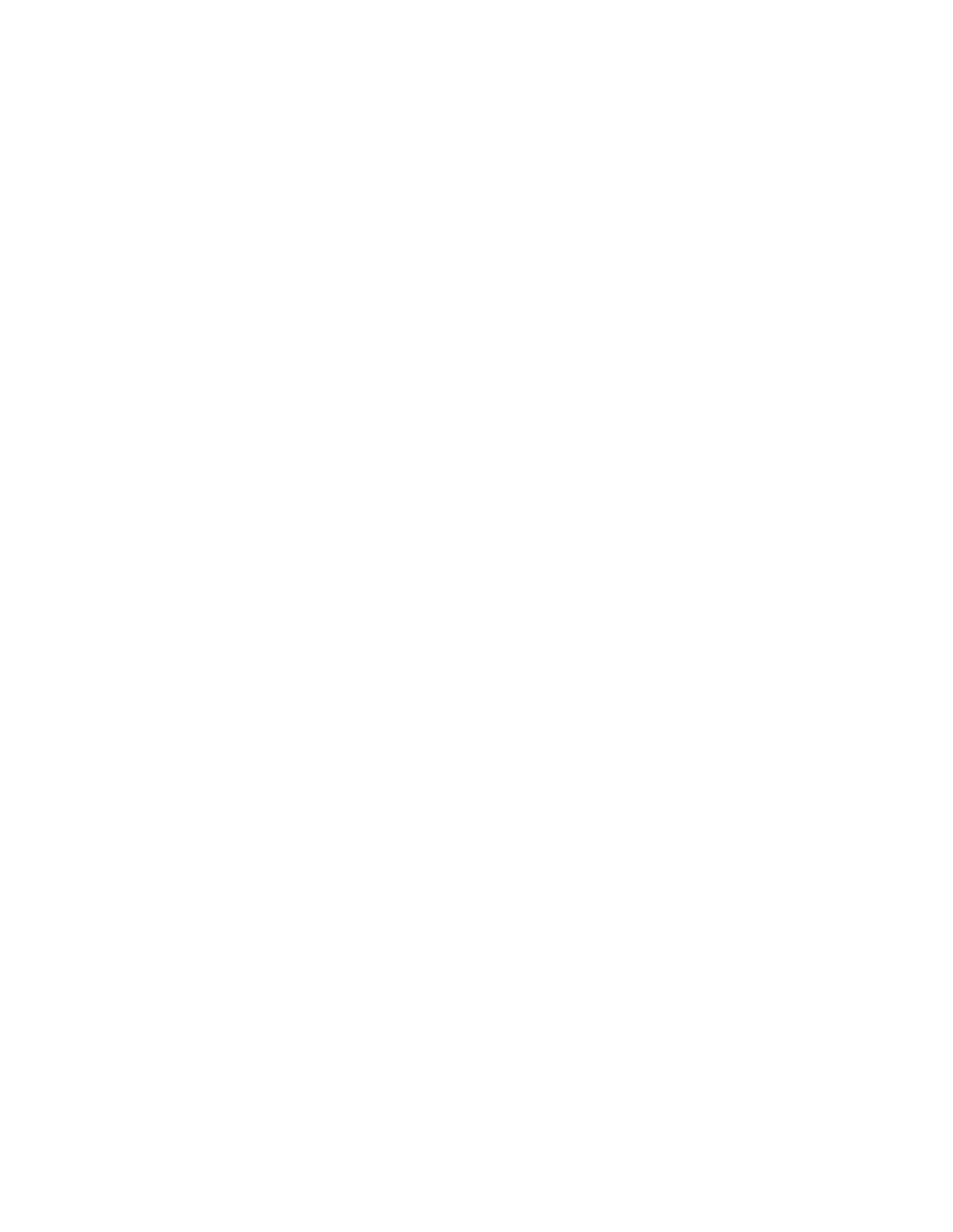KITE, Justice.

[¶1] Pedro/Aspen, Ltd. (Pedro/Aspen) sought to subdivide land it had acquired through a contract for deed into parcels larger than thirty-five acres. The Natrona County Board of County Commissioners (Natrona County) required that Pedro/Aspen obtain approval for the subdivision pursuant to its zoning regulations. Contending Natrona County did not have the authority to regulate the division of land into parcels greater than thirty-five acres, Pedro/Aspen sought a declaratory judgment to that effect. The district court determined Pedro/Aspen did not have standing to maintain its action, but proceeded, upon stipulation of the parties, to determine Natrona County's zoning regulation for "major land subdivisions" was within the authority granted to counties by the legislature. We disagree with both conclusions and reverse.

### **ISSUES**

[¶2] Pedro/Aspen poses the following issues for our consideration:

- A. Whether Pedro/Aspen, Ltd. has standing to bring a Declaratory Judgment Act claim challenging the validity of Chapter IX of the Natrona County Zoning Resolution ("NCZR").
- B. Whether Chapter IX of the NCZR is a proper exercise of county zoning authority.
- [¶3] Natrona County's view of the issues is quite similar:
	- A. Whether Natrona County has the authority to regulate the division of land pursuant to the exercise of its zoning authority.
	- B. Whether Pedro/Aspen has standing to seek judicial relief.

## **FACTS**

[¶4] Natrona County adopted a zoning resolution entitled "Major Land Subdivisions," which purports to require approval of any division of land into parcels that are between thirty-five acres and eighty-acres in size. On or about October 8, 1999, Pedro/Aspen entered into an agreement with Robinett Property Holdings, LLC for the sale of certain real property in Natrona County and recorded a document entitled "Notice of Execution of Agreement." Beginning November 9, 1999, Pedro/Aspen began selling individual forty-acre parcels and executing agreements entitled "Standard Agreement for Sale of Real Estate" with individual buyers. Simultaneously, Pedro/Aspen submitted the following letter, together with a major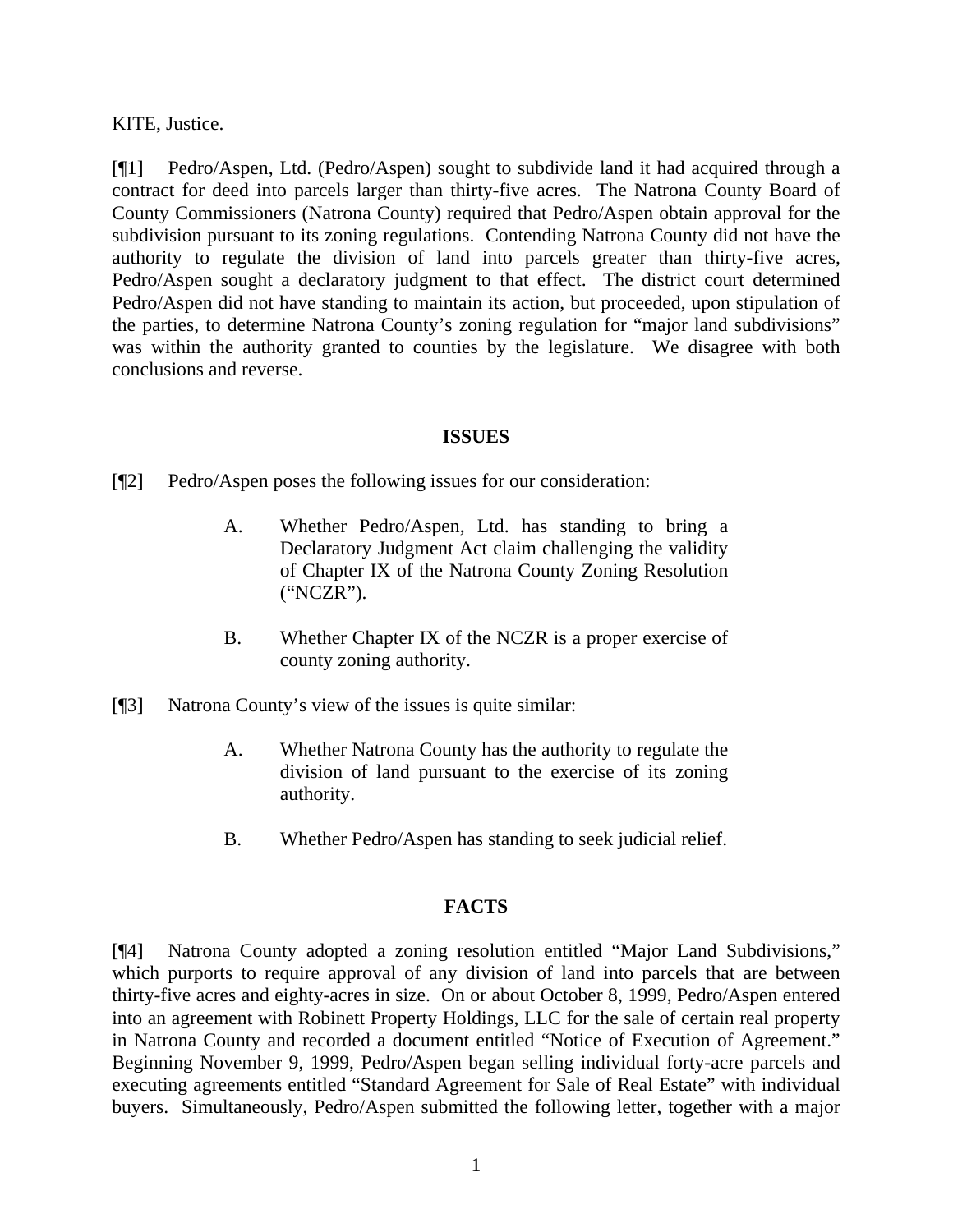land division application, to the Natrona County Planning Department (Planning Department):

Enclosed please find our application for a major land division.

By way of background, we have been in business for over 30 years and have never been involved in a lawsuit with a government agency or with anyone who has ever purchased land from us. Our market is primarily people who wish to speculate on land or simply want to own a "piece of the West" and not necessarily for residential use.

Since 1989 we have owned the Aspen Highlands subdivision west of Casper near Garfield Peak. One of our owners in this subdivision is Congresswoman Barbara [Cubin].

Should you need any additional information, please feel free to contact me.

Natrona County began receiving calls from individuals requesting information as to what was necessary to construct residences on the property.

[¶5] The Planning Department reviewed the application and directed a report to the Chairman of the Natrona County Zoning and Planning Commissioners on January 25, 2000, recommending that the preliminary plat be approved subject to a list of sixteen contingencies. One of those contingencies was that the record title owner of the subject property, Robinett Property Holdings, LLC, also sign the application. Natrona County intended to consider the application on February 15, 2000, but the applicant asked that it be postponed until Natrona County's March 7, 2000, meeting. By letter dated February 22, 2000, the Planning Department notified the applicant that the Board had passed a resolution instituting a moratorium on major land divisions in Natrona County.<sup>1</sup>

[¶6] On March 3, 2000, Pedro/Aspen filed a complaint for declaratory and injunctive relief in the district court, contending that Chapter IX of the Natrona County Zoning Resolution (NCZR) was in direct contravention of Wyoming law and, therefore, ultra vires and of no force and effect. In addition, Pedro/Aspen asked that Natrona County be enjoined from enforcing Chapter IX. On June 16, 2000, Pedro/Aspen filed a motion for partial summary judgment on the issue of the validity of NCZR, Chapter IX. In its response, Natrona County contended Pedro/Aspen did not have standing to challenge the regulation and the statutes granted it ample authority to adopt the same. The parties stipulated that the district court could decide the motion for partial summary judgment based on the briefs and without oral argument. In a letter opinion dated March 4, 2002, the district court concluded Pedro/Aspen did not have standing to challenge the regulation because it was not the record owner of the

 $\overline{a}$ <sup>1</sup> During oral argument, counsel for Pedro/Aspen stated that the application had been withdrawn.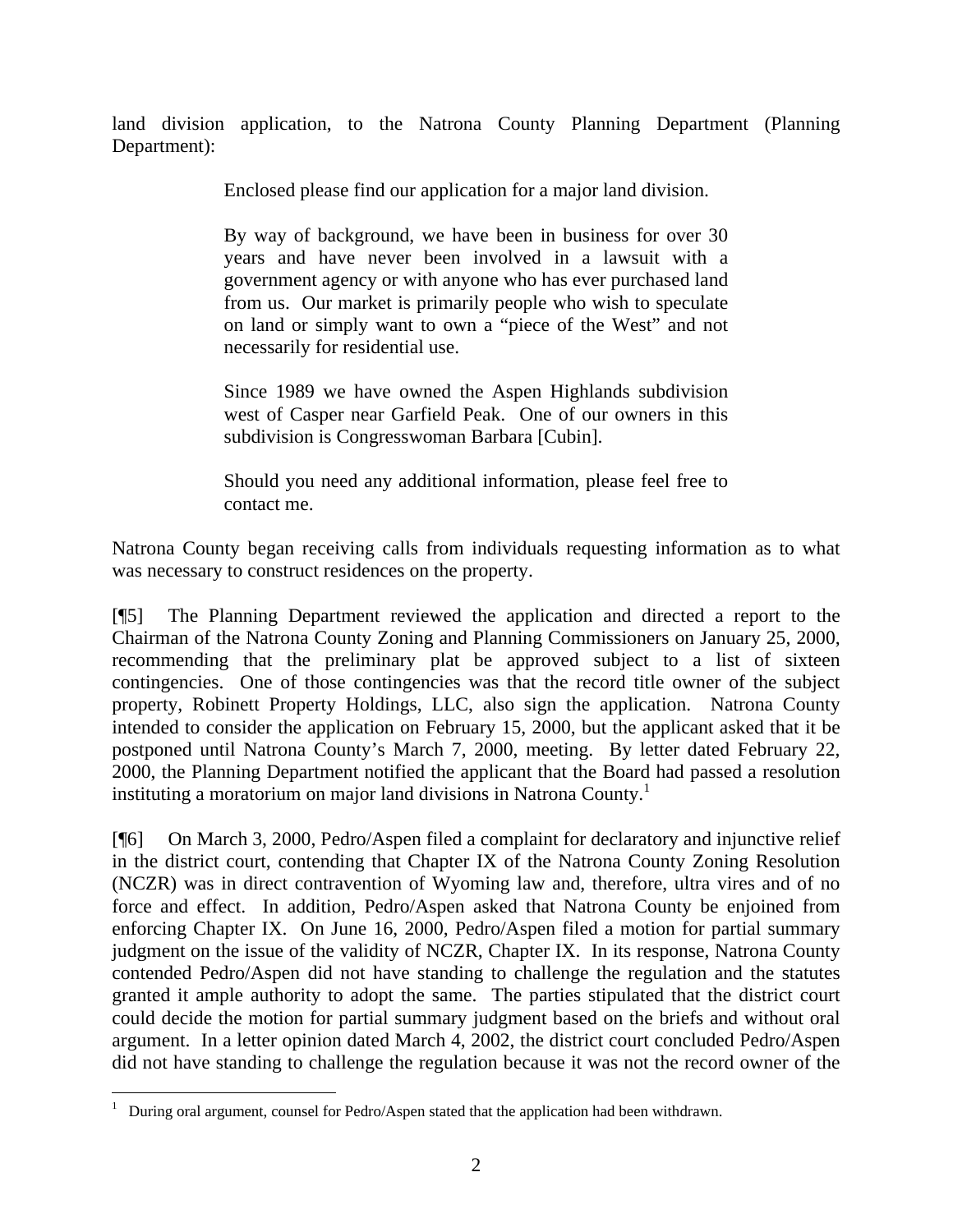property. However, it also found it was "appropriate to decide the issue on the merits." The court then declined to rule that NCZR, Ch. IX, was invalid and on April 23, 2002, it issued an order denying Pedro/Aspen's motion for partial summary judgment. Pedro/Aspen filed an amended complaint, alleging additional claims that Natrona County's actions constituted arbitrary and capricious agency action, inverse condemnation (which included Pedro/Aspen's assertion that Natrona County could not require that the owner of record of the lands in question also sign the land division application), an uncompensated taking, an unconstitutional condition (that being the requirement that the owner of record sign the application), inverse condemnation and an uncompensated taking (based on Natrona County's requirement that lots visible from U. S. Highway 20/26 could not be developed), and an unconstitutional condition (Natrona County's requirement that Pedro/Aspen construct county roads). Ultimately, the parties stipulated to dismissal of the additional claims in the amended complaint and to entry of judgment in favor of Natrona County on the issue of the validity of NCZR, Chapter IX.<sup>2</sup> The district court issued its judgment consistent with the stipulation. Pedro/Aspen timely appealed that judgment.

## **STANDARD OF REVIEW**

[¶7] This matter is before us for review of the district court's judgment as a matter of law. Where a judgment raises only issues of law, we review the matter *de novo* without affording any deference to the decision of the district court. *Union Pacific Resources Co. v. Dolenc,* 2004 WY 36, ¶ 4, 86 P.3d 1287, ¶ 4 (Wyo. 2004); *Wadi Petroleum, Inc. v. Ultra Resources, Inc.,* 2003 WY 41, ¶ 10, 65 P.3d 703, ¶ 10 (Wyo. 2003); *Mathewson v. City of Cheyenne,* 2003 WY 10, ¶ 4, 61 P.3d 1229, ¶ 4 (Wyo. 2003); *Stoneking v. Wheatland Rural Electric Ass'n.,* 2003 WY 81, ¶ 9, 72 P.3d 272, ¶ 9 (Wyo. 2003).

#### **1***. Standing*

 $\overline{a}$ 

[¶8] On appeal, Natrona County reasserted its claim that Pedro/Aspen lacked standing to litigate the issue of the validity of NCZR, Chapter IX, under the Declaratory Judgments Act and we address that issue first. We have described the concept of standing in these terms:

> Standing is a legal concept designed to determine whether a party is sufficiently affected to insure that the court is presented with a justiciable controversy.

*Jolley v. State Loan and Investment Board*, 2002 WY 7, ¶ 6, 38 P.3d 1073, ¶ 6 (Wyo. 2002) (citations omitted).

<sup>&</sup>lt;sup>2</sup> While the record does not contain the actual pleadings referenced in the stipulation, the recitations in the stipulation indicate Pedro/Aspen filed and withdrew a motion to dismiss counts two through ten (those added by the amended complaint) and a motion for certification pursuant to Rule 54(b), and that Natrona County had filed and withdrew a motion for summary judgment.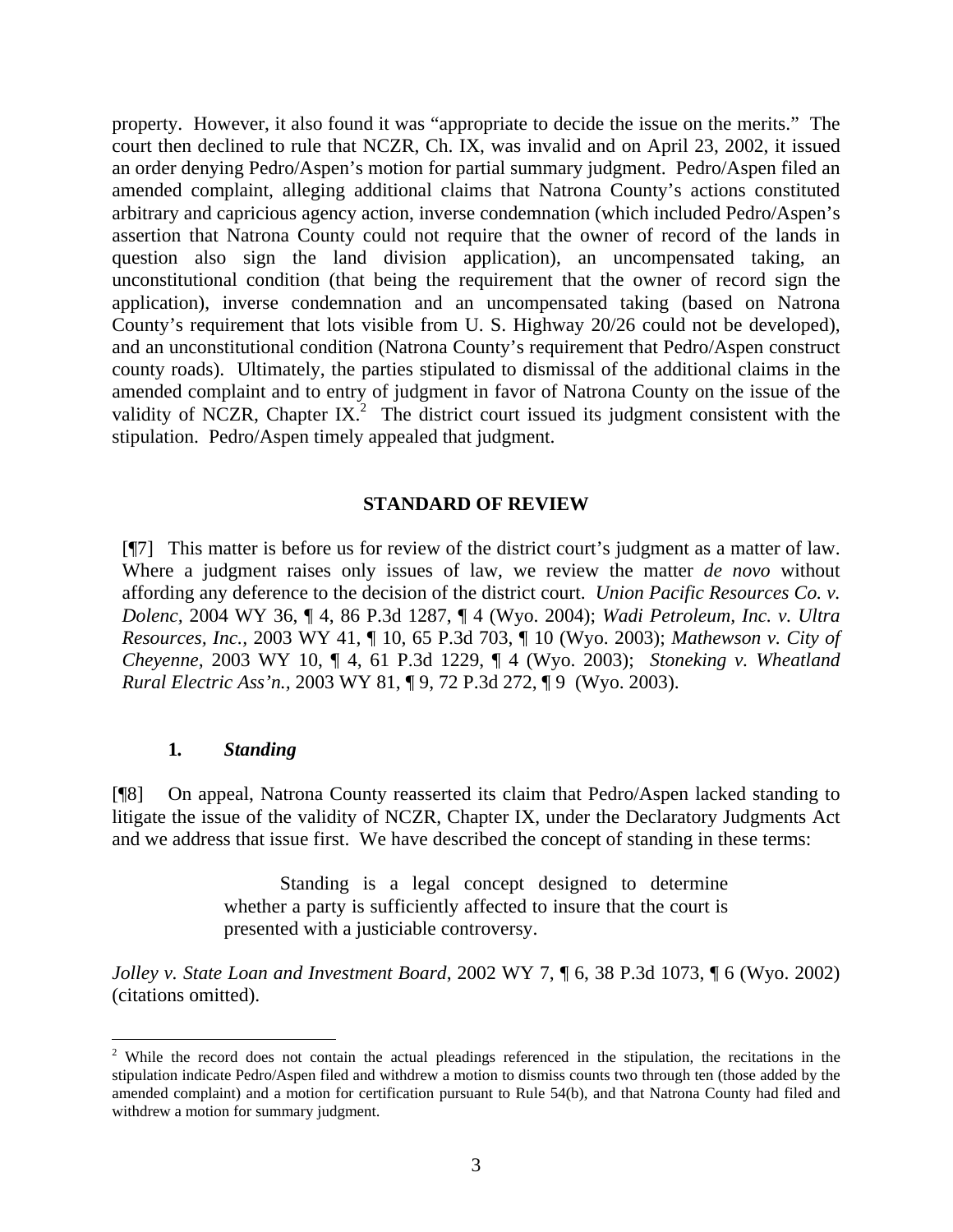The doctrine of standing is a jurisprudential rule of jurisdictional magnitude. At its most elementary level, the standing doctrine holds that a decision-making body should refrain from considering issues in which the litigants have little or no interest in vigorously advocating. Accordingly, the doctrine of standing focuses upon whether a litigant is properly situated to assert an issue for judicial or quasi-judicial determination. A litigant is said to have standing when he has a "personal stake in the outcome of the controversy." This personal stake requirement has been described in Wyoming as a "tangible interest" at stake. The tangible interest requirement guarantees that a litigant is sufficiently interested in a case to present a justiciable controversy.

*Id*. (quoting *Roe v. Board of County Commissioners, Campbell County*, 997 P.2d 1021, 1022-23 (Wyo.2000)).

[¶9] We generally do not relax the standing requirement in the context of an action under the Uniform Declaratory Judgments Act, but require:

> 1. The parties must have existing and genuine, as distinguished from theoretical, rights or interests.

> 2. The controversy must be one upon which the judgment of the court may effectively operate, as distinguished from a debate or argument evoking a purely political, administrative, philosophical or academic conclusion.

> 3. It must be a controversy the judicial determination of which will have the force and effect of a final judgment in law or decree in equity upon the rights, status or other legal relationships of one or more of the real parties in interest, or, wanting these qualities to be of such great and overriding public moment as to constitute the legal equivalent of all of them.

> 4. The proceedings must be genuinely adversary in character and not a mere disputation, but advanced with sufficient militancy to engender a thorough research and analysis of the major issues.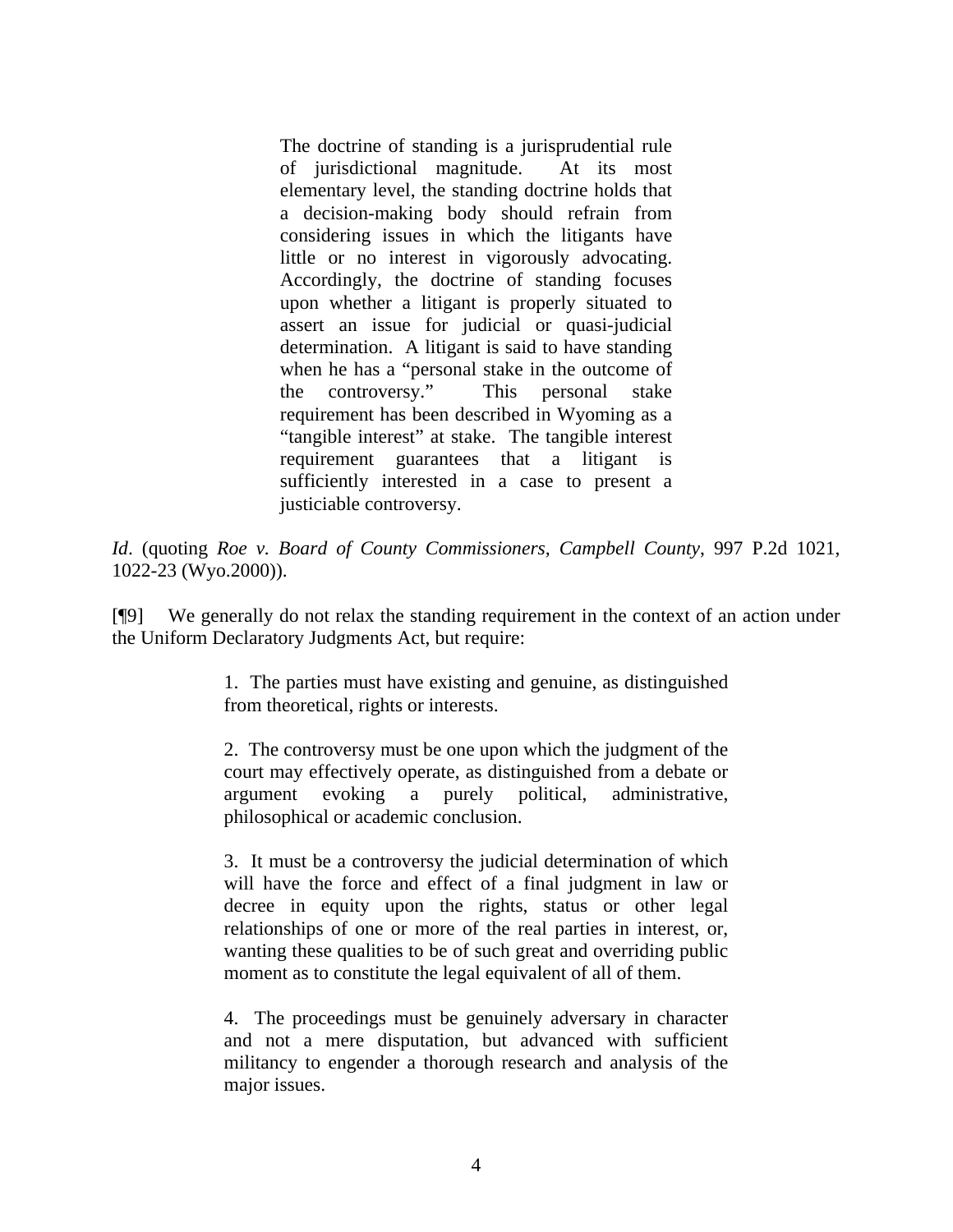*Department of Revenue and Taxation v. Pacificorp*, 872 P.2d 1163, 1168 (Wyo. 1994) (citations omitted); *Riedel v. Anderson*, 2003 WY 70, ¶¶ 18-19, 70 P.3d 223, ¶¶ 18-19 (Wyo. 2003); *also see Cox v. City of Cheyenne,* 2003 WY 146*, ¶* 10*,* 79 P.3d 500*, ¶* 10 (Wyo. 2003)*; Director of the Office of State Lands & Investments v. Merbanco, Inc.*, 2003 WY 73, ¶¶ 12-14, 70 P.3d 241, ¶¶ 12-14 (Wyo. 2003); *Sinclair Oil Corporation v. Wyoming Public Service Commission*, 2003 WY 22, ¶¶ 10-13, 63 P.3d 887, ¶¶ 10-13 (Wyo. 2003); *Union Pacific Railroad v. Trona Valley Federal Credit Union*, 2002 WY 165, ¶¶ 8-10, 57 P.3d 1203, ¶¶ 8-10 (Wyo. 2002); *Kroenlein v. Eddington*, 2001 WY 115, ¶ 11, 35 P.3d 1207, ¶ 11 (Wyo. 2001); *In re Estate of Peters*, 2001 WY 71, ¶ 10, 29 P.3d 90, ¶ 10 (Wyo. 2001); and *Hirschfield v. Board of County Commissioners of the County of Teton*, 944 P.2d 1139, 1142- 43 (Wyo. 1997).

[¶10] The fundamental question is whether the litigant has a "tangible interest" at stake in the controversy. In this matter, the controversy centers on the authority of Natrona County to regulate the subdivision of land into parcels greater than thirty-five acres. Pursuant to the authority granted by Wyo. Stat. Ann. § 18-5-201 et seq., (LexisNexis 2003), Natrona County adopted a zoning regulation providing no sales of land within a "major land subdivision" could occur until a plan, approved by Natrona County, was filed. A "major land division" is defined as "a division of land into three (3) or more lots or parcels 35 acres through 80 acres in size each, when the three or more divisions occur in a five-year period, and parts not immediately conveyed to others may remain in their present use for some time." Wyo. Stat. Ann. § 18-5-303(b) (LexisNexis 2003) grants counties the authority to regulate the subdivision of land, and provides, "[t]his article shall not apply to the sale . . . of land where the parcels involved are thirty-five (35) acres or larger." Natrona County's regulation also applies to "the division of land into three (3) or more lots smaller than 35 acres when not otherwise covered by the Wyoming Subdivision Act. W.S. § 18-5-101, et seq." The regulation also requires that the owner of record of the property sign any application for a major land division.

[¶11] Pedro/Aspen began selling forty-acre parcels of land within Natrona County without first obtaining major subdivision plan approval from Natrona County. Although it filed an application for approval of its plan "in the spirit of cooperation," Pedro/Aspen ultimately asked the court to declare the zoning regulation invalid because it exceeded Natrona County's statutory authority to regulate the subdivision of land granted by Wyo. Stat. Ann. § 18-5-301 et seq. (LexisNexis 2003). In order to demonstrate that it had the requisite standing to pursue the declaratory judgment action, Pedro/Aspen had to establish it had a "tangible interest" at stake in the controversy over the validity of Natrona County's zoning regulation.

[¶12] Natrona County suggests two reasons why Pedro/Aspen lacks standing to challenge its zoning regulation. First, it claims that Pedro/Aspen is not the owner of record, only such owners may apply for a major land development permit, and therefore, since Pedro/Aspen cannot apply for a permit, it cannot challenge the validity of the regulation requiring the permit. Next, Natrona County argues Pedro/Aspen's equitable interest as a purchaser under a contract for deed is too speculative and does not qualify as a "tangible interest."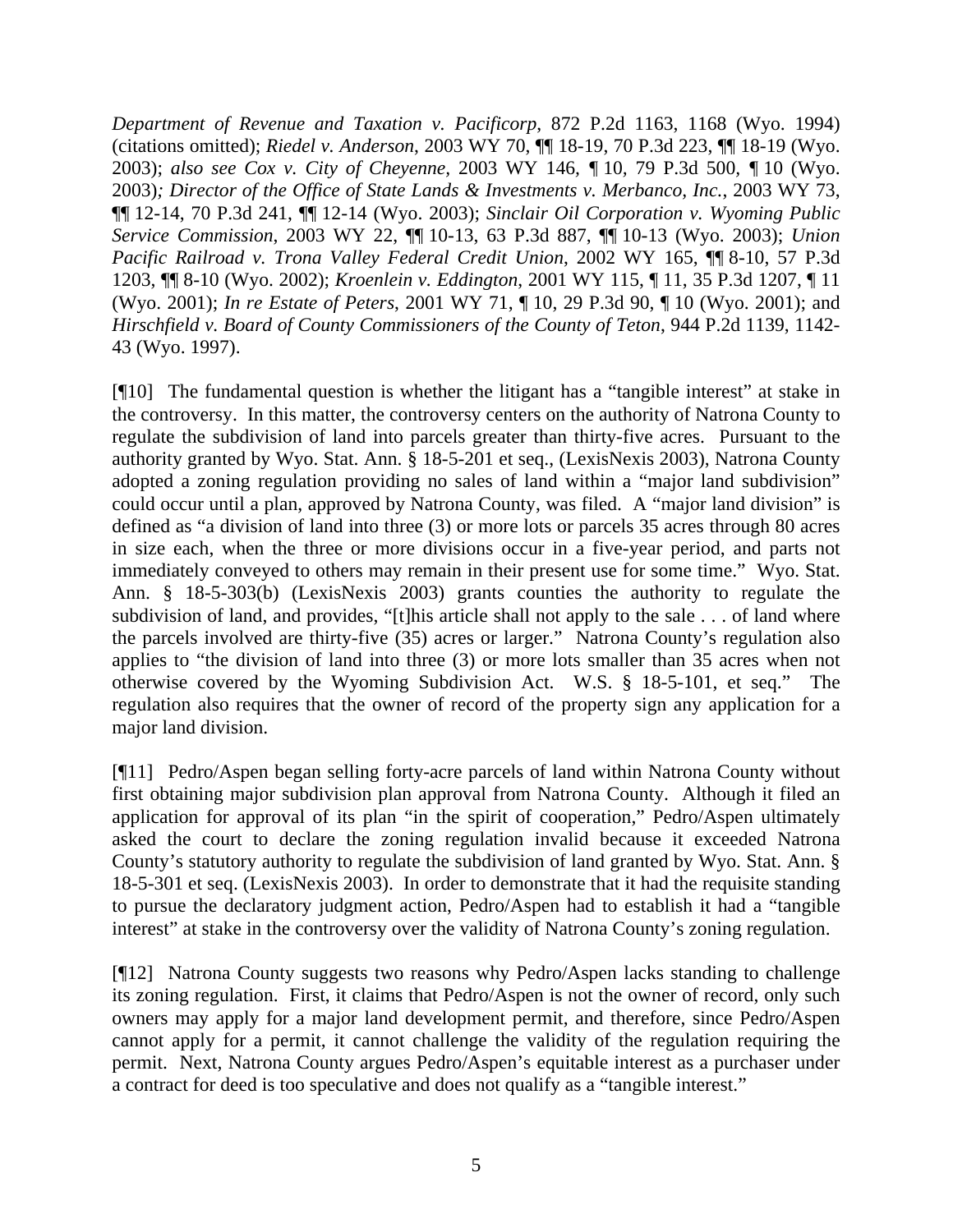[¶13] Natrona County's claim that Pedro/Aspen did not have standing to challenge the regulation because it could not apply for a permit as an "owner of record" ignores the fact that without such a permit Pedro/Aspen could not exercise its rights to the property it had acquired under a contract for deed. Natrona County's position is analogous to arguing that a statute authorizing only men to obtain a driver's license could not be challenged by women because they have no right to a license. Natrona County's regulation purported to prevent Pedro/Aspen from selling parcels of land that it acquired through a contract for deed. To conclude that a party who cannot comply with a regulation has no standing to challenge the legality of the regulation is nonsensical. If the claim is made that a regulation exceeds the county's statutory authority, a party whose tangible interest is affected by that regulation has standing to challenge it.

[¶14] Therefore, the focus of the standing analysis should be upon Natrona County's argument regarding the nature of Pedro/Aspen's interest in the property and whether it constitutes a sufficient "tangible interest" to provide standing to challenge a zoning regulation purporting to apply to the property. Throughout its argument, Natrona County hints that because Pedro/Aspen never produced the actual contract, perhaps that contract fails to create a sufficient interest to support standing. The evidence of Pedro/Aspen's interest in this matter consisted of the following:

1. A recorded document entitled "Notice of Execution of Agreement" which recited Pedro/Aspen had "entered into an Agreement for Sale of Real Property" with the record title owner of the property in question.

2. Pedro/Aspen's admission that it "purchased the property contained in the land division pursuant to a contract for deed." An admission in response to a request for admission "conclusively establishes" the fact pursuant to W.R.C.P. 36 (b). *Orcutt v. Shober Investment, Inc.*, 2003 WY 60, 69 P.3d 386 (Wyo. 2003).

3. Twenty-five individual contracts, entitled "Standard Agreement for Sale of Real Estate", filed in response to Natrona County's request for production of documents and represented to be "existing contracts in place." Each contract was executed by Pedro/Aspen and various individual purchasers and provided a sales price of \$19,995 for a forty-acre parcel within the lands covered by the recorded "Notice of Execution of Agreement."

4. Verified Answer to Interrogatory No. 10 representing that Pedro/Aspen placed advertisements for sale of property in Wyoming in USA Today, the Wall Street Journal, and newspapers in seventeen states.

5. Various other documents demonstrating Pedro/Aspen's efforts to sell the forty-acre parcels in question.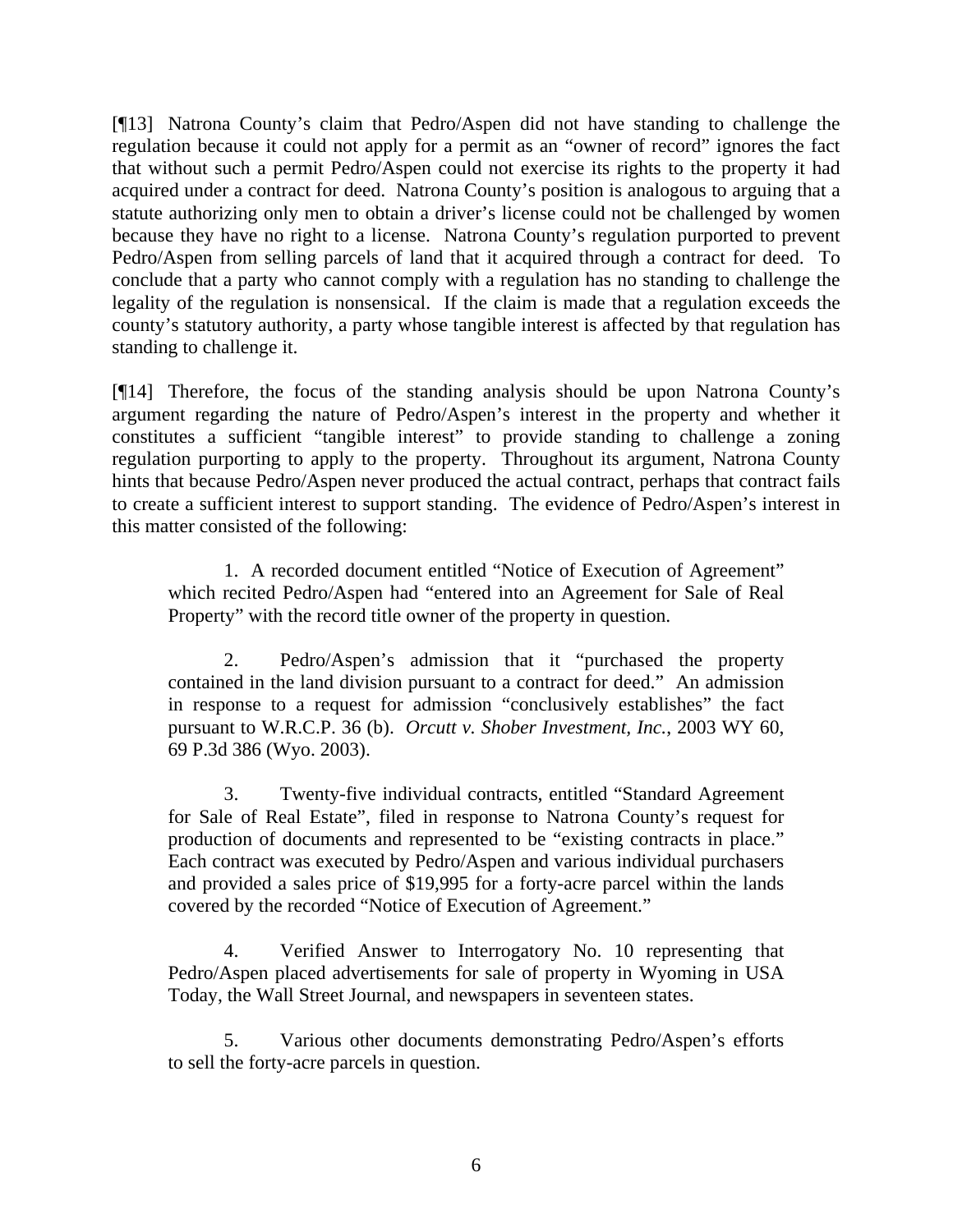6. Evidence that Pedro/Aspen was involved in several similar real estate sales projects in Wyoming, including Verified Answer to Interrogatory No. 7, which identified one involving 6,000 acres in Carbon County and another involving 3,000 acres in Natrona County, and that all of the parcels in these projects were sold to individual purchasers with many having been issued deeds.

7. An affidavit in which a Natrona County planner stated he had "personal knowledge" that Pedro/Aspen was selling individual forty-acre parcels of the property in question and had been contacted by persons who had purchased or were considering purchasing such parcels.

[¶15] All of this uncontested evidence demonstrated Pedro/Aspen had sufficient interest in the property to allow it to sell individual parcels, presumably for a profit, and had, in fact, made twenty-five such sales. Those sales resulted in the division of the land in question into parcels of approximately forty acres in size. Natrona County's regulation purported to prohibit the division of land into three or more parcels from thirty-five to eighty acres in size. Violation of that regulation subjected the responsible person to enforcement. Natrona County's actions indicated it intended to enforce its regulations and to impose conditions upon Pedro/Aspen, which would have required the expenditure of substantial money before the subdivision would be allowed. Irrespective of the absence from the record of the actual contract for deed between Pedro/Aspen and Robinett, the owner of record, we have no difficulty concluding the evidence demonstrated it created a sufficiently tangible interest to support standing.

[¶16] Natrona County also argues that even if the contract for deed created an equitable interest in the purchaser, that interest is too speculative and insufficient to support standing. While we have found no cases directly on point, and Natrona County cited none, we note that in *Ford v. Board of County Commissioners of Converse County,* 924 P.2d 91 (Wyo. 1996), an equitable owner, presumably a buyer under a contract for deed, successfully challenged a Converse County zoning regulation.

[¶17] As we stated in *Mayflower Restaurant Co. v. Griego,* 741 P.2d 1106, 1113 (Wyo. 1987), "When property is sold under a valid contract and an escrow created, the purchaser under the contract is the equitable owner and assumes all the risk, including liability of ownership, while the seller holds legal title in trust for the purchaser as security for the performance of the contract." *See Withers v. Board of County Commissioners of the County of San Juan*, 628 P.2d 316 (N.M. 1981); and *Cox v. Fowler*, 169 Okla. 355, 37 P.2d 291 (1934). We have held the vendor under a typical contract for deed has parted with title, possession, and control of the property. *Dubray v. Howshar,* 884 P.2d 23, 26 (Wyo. 1994).

[¶18] The uncontested evidence proved Pedro/Aspen had a sufficient interest in the property to allow it to market, sell, and presumably realize profits from the forty-acre parcels in question. Unable to provide authority for its proposition that only the legal title holder would have standing to challenge the rule, Natrona County attempts to rely upon *In re Estate*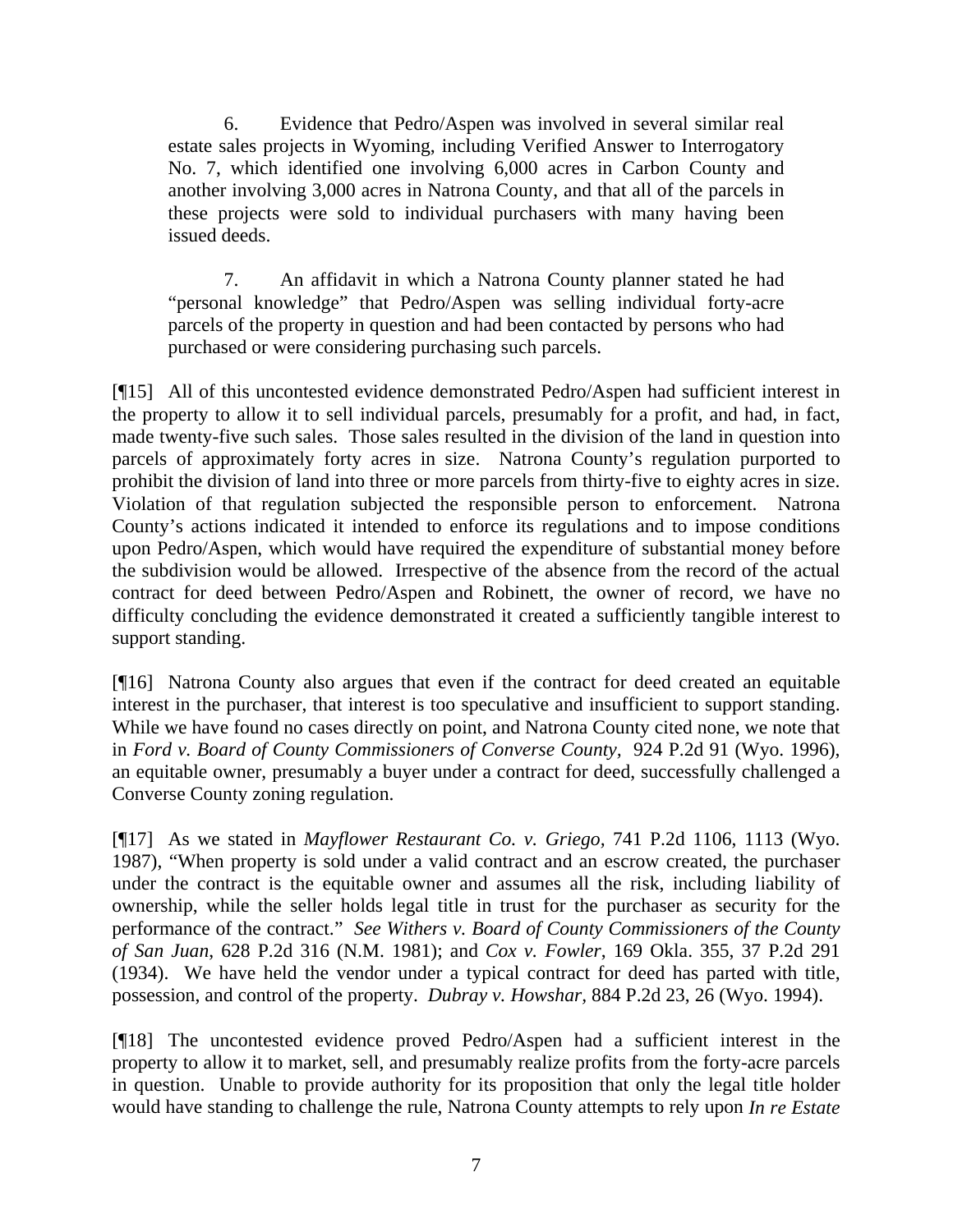*of Ventling,* 771 P.2d 388, 390 (Wyo. 1989), which held that a judgment lien did not attach to the equitable interest of a buyer under a contract for deed. However, the rationale of that case was based upon statutory construction and did not suggest a buyer under a contract for deed would not have standing to challenge a zoning regulation restricting the use of the land in question. Likewise, neither did other cases upon which Natrona County relied. *Tri-State Nat'l Bank v. Safren,* 726 P.2d 1081 (Wyo. 1986) (which dealt with the equitable interest of a vendor, not a vendee, where the deed had actually been delivered); *In re Various Water Rights in Lake DeSmet Reservoir v. Texaco, Inc.,* 623 P.2d 764 (Wyo. 1981) (in which a mortgagee was found not to have standing to appeal an administrative decision regarding water rights related to the mortgaged property).

[¶19] Pedro/Aspen also meets the four part test required to pursue a declaratory judgment action as set forth in *Pacificorp*, 872 P.2d at 1168. As mentioned above, we generally do not relax the standing requirement in the context of an action under the Uniform Declaratory Judgments Act. *Id*.

[¶20] Having concluded Pedro/Aspen provided sufficient evidence of its interest in a contract for sale of the property allowing it to resell forty-acre parcels, and the direct impact of the zoning regulation upon that interest, we hold the first element (existing and genuine, not theoretical, rights or interest) of the four part test set out in *Pacificorp* was met. The uncontested evidence demonstrated sales and division of the property purportedly prohibited by the zoning regulation were occurring, and, in fact, those sales were the basis for Natrona County's claim of harm. Neither did any question exist that Natrona County intended to enforce its regulation. Pedro/Aspen's interest was not theoretical.

[¶21] With regard to the second element (judgment of the court may effectively operate), Natrona County was actively enforcing its regulations and requiring county approval before any land could be subdivided into parcels greater than 35 acres. Pedro/Aspen sought a declaratory judgment that "Chapter IX of the Zoning Resolution of Natrona County is ultra vires, unlawful and invalid in that it is in direct contravention of §§18-5-201 through 18-5- 207 and  $$18-5-303(a)(v)$  of the Wyoming Statutes." If the regulation were found to be unlawful, it would be unenforceable against anyone. Pedro/Aspen's claim clearly met the second element of the test.

[¶22] The third element (judicial determination will have the force and effect of a final judgment in law or in equity) is likewise met in this case. A judgment declaring the regulation invalid would prevent its enforcement and allow Pedro/Aspen to continue to sell property and thus, "have the force and effect of a final judgment in law or decree in equity upon the rights, status or other legal relationships of one or more of the real parties in interest." *Pacificorp*, 872 P.2d at 1168.

[¶23] In an apparent effort to show the fourth element (proceedings are genuinely adversary) was not met, Natrona County suggests the matter was not truly adversary because Pedro/Aspen submitted an application in the "spirit of cooperation." However, that application was withdrawn and no doubt exists that the parties' positions were adverse.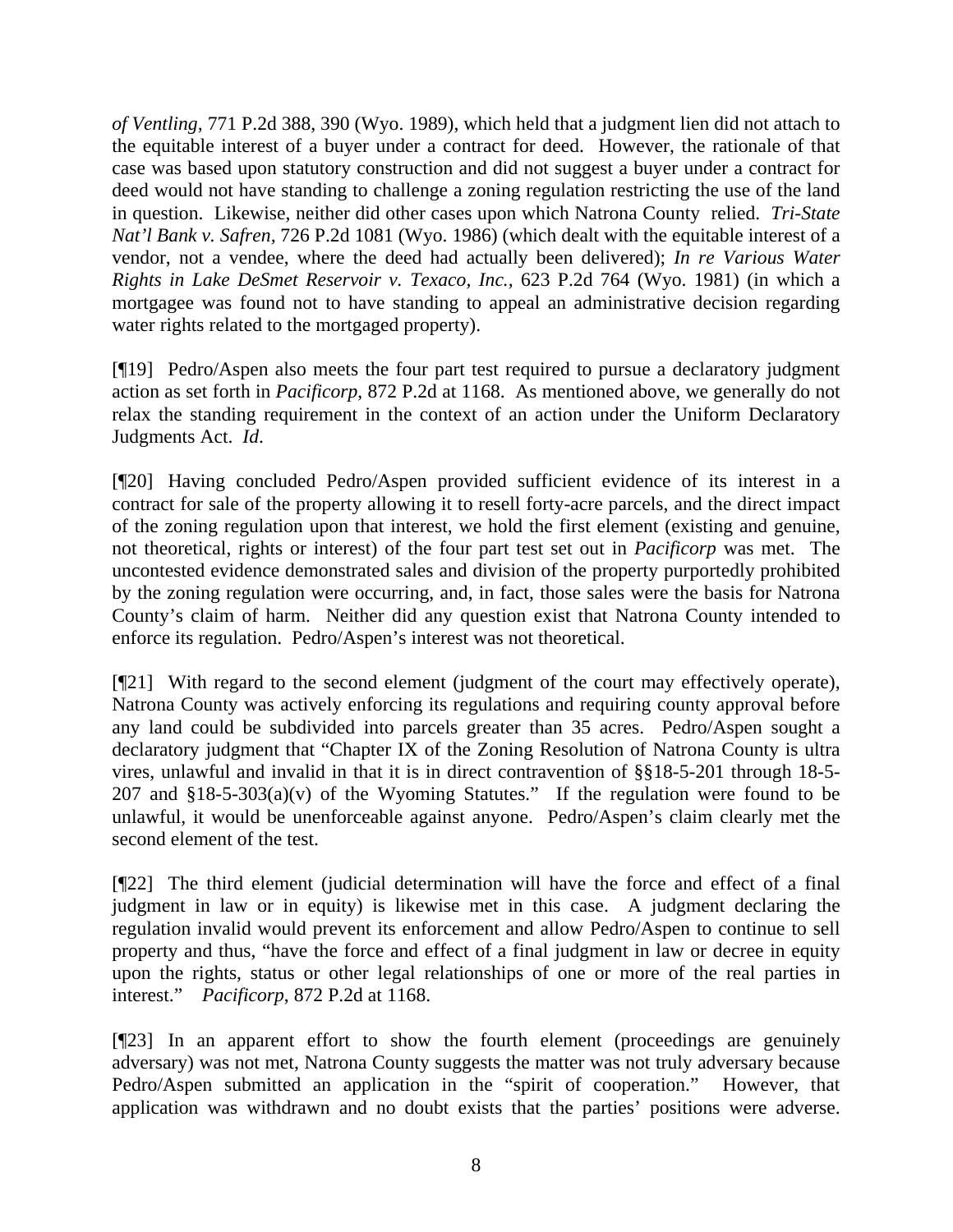Pedro/Aspen's attempt to comply with the regulation does not prevent it from contending, in the alternative, that the regulation is invalid. No doubt existed that Natrona County's position that subdivision of parcels larger than 35 acres required approval was diametrically opposed to Pedro/Aspen's position that Natrona County had no authority to require such approval. The dispute was "genuinely adverse" and the fourth element of the test was met.

## **2***. Validity of Natrona County's "Major Land Subdivision" Regulation*

[¶24] Having concluded Pedro/Aspen had standing to challenge the regulations, we now address the merits of its claim regarding the authority of Natrona County to regulate the subdivision of land into parcels greater than thirty-five acres. To properly analyze the question of Natrona County's statutory authority to adopt the major land subdivision regulation, the difference between zoning and subdivision must be understood. legislature granted Natrona County the authority to regulate the use of land pursuant to § 18- 5-201 which provides, "[t]o promote the public health, safety, morals and general welfare of the county, each board of county commissioners may regulate and restrict the location and use of buildings and structures and the use, condition of use or occupancy of lands for residence, recreation, agriculture, industry, commerce, public use and other purposes in the unincorporated area of the county." We have held the authority granted by this provision is broad. *Board of County Commissioners of Teton County v. Crow,* 2003 WY 40, 65 P.3d 720 (Wyo. 2003). However, by express statutory language, this broad authority is limited to regulation of the *use* of land, not the division of it into parcels. For example, the same planning and zoning statute specifies, in Wyo. Stat. Ann. § 18-5-203 (LexisNexis 2003), that it is unlawful to "locate, erect, construct, reconstruct, enlarge, change, maintain or use any building or use any land within any area included in a zoning resolution without first obtaining a zoning certificate from the board of county commissioners and no zoning certificate shall be issued unless the plans for the proposed building, structure or use fully comply with the zoning regulations then in effect." The clear import of this provision is, again, the regulation of the use of land, not its division into parcels. We have defined zoning as "the division of land into zones and within these zones the regulation of both the nature of land usage and the physical dimensions of these uses including height setbacks and minimum area." *Cheyenne Airport Bd. v. Rogers,* 707 P.2d 717, 726 (Wyo. 1985). Natrona County has full authority to regulate the use of Pedro/Aspen's land pursuant to its zoning regulation.

[¶25] However, the only authority granted to Natrona County by the legislature to regulate the *division* of land into parcels is § 18-5-301 et seq., the Real Estate Subdivisions Act. (e.g. "No person shall subdivide land . . . without first obtaining a subdivision permit from the board of the county in which the land is located.") Wyo. Stat. Ann. § 18-5-304 (LexisNexis 2003). Counties have only those powers granted expressly by statute or necessarily implied in order to execute express powers. *Schoeller v. Bd. of County Commissioners of the County of Park,* 568 P.2d 869 (Wyo. 1977). The specific terms of § 18-5-301 limit the authority it grants to counties. Section 18-5-303(b) states, "[t]his article shall not apply to the sale or other disposition of land where the parcels involved are thirty-five (35) acres or larger." Applying the plain meaning of the statute leads to the unavoidable conclusion that the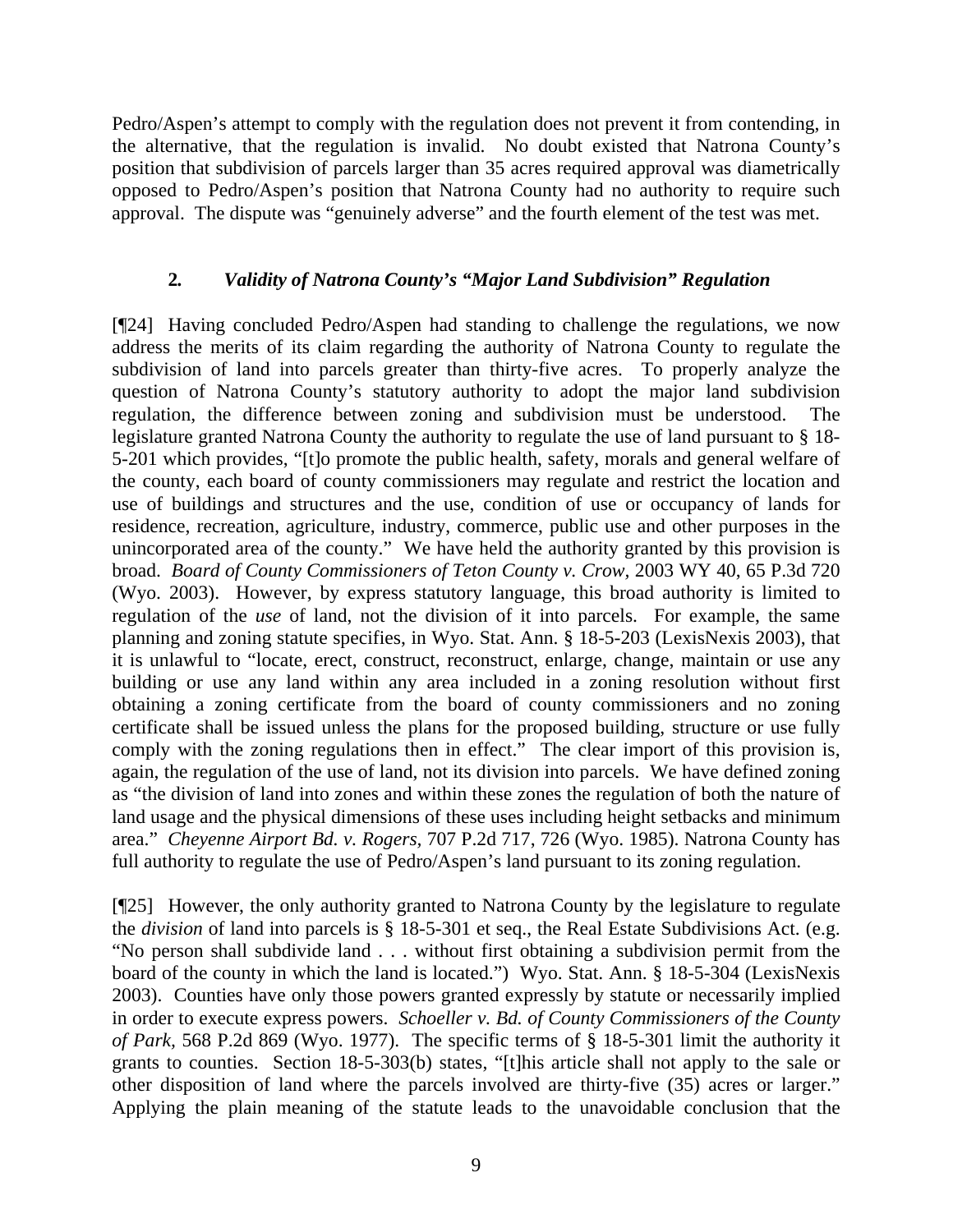legislature did not give counties the authority to require county approval for subdivision of land into parcels greater than thirty-five acres.

[¶26] Natrona County attempted to avoid this interpretation by pointing to Wyo. Stat. Ann. § 18-5-315 (LexisNexis 2003) and suggesting that provision gave it authority to impose more stringent regulations, thus authorizing county regulation of subdivision of land into parcels larger than thirty-five acres. That section provides, "[i]f any board has or enacts resolutions or regulations which impose requirements on subdividers or subdivisions which are more restrictive than the provisions of this article, the authority to enact such local resolutions or regulations being hereby granted, the local provisions are not superseded by the provisions of this article." *Id*.

[¶27] Two problems exist with Natrona County's reasoning. First, reading the language of § 18-5-315 carefully, the legislature clearly authorized counties to impose more restrictive standards on subdivisions, but did not authorize them to change the explicit exemption of subdivisions in which the parcels are greater than thirty-five acres. Second, if Natrona County's interpretations were correct, the definition of "subdivision", as well as the list of ten exemptions, would become meaningless, a result not likely intended by the legislature. In interpreting statutes, we give effect to every word, clause and sentence, and construe them in pari materia. *Rawlinson v. Greer,* 2003 WY 28, 64 P.3d 120 (Wyo. 2003). We avoid construing a statute so as to render a portion of it meaningless. *Wyodak Resources Development Corp. v. Department of Revenue,* 2002 WY 181, 60 P.3d 129 (Wyo. 2002). Reading § 18-5-315 as Natrona County does renders the statutory exemptions meaningless.

[¶28] Two Attorney General opinions, spanning twenty years, agreed with the conclusion that counties have no authority to require approval of subdivisions involving parcels greater than thirty-five acres. 79 Op. Atty. Gen 35 (Dec. 18, 1979); 99 Op. Atty. Gen. 2 (June 22, 1999). Likewise, courts in other jurisdictions, when presented with similar issues, have reached the same conclusion. In S*tate ex rel. Swart v. Casne,* 564 P.2d 983 (Mont. 1977), the court rejected a state agency's effort to regulate a division of property which was exempt from that state's subdivision act, stating,

> They engraft additional and contradictory requirements on the statute in the guise of defining and implementing the evasion of statutory requirements. They frustrate the purpose of the "occasional sale" exemption of the Act. As such, the DCA regulations are void on their face.

*Id.* at 986.

[¶29] The court went on to address the agency's argument that it had been given statutory authority to prescribe standards.

> Where, as here, the Act provides for exemption of occasional sales from the subdivision requirements, DCA cannot prescribe